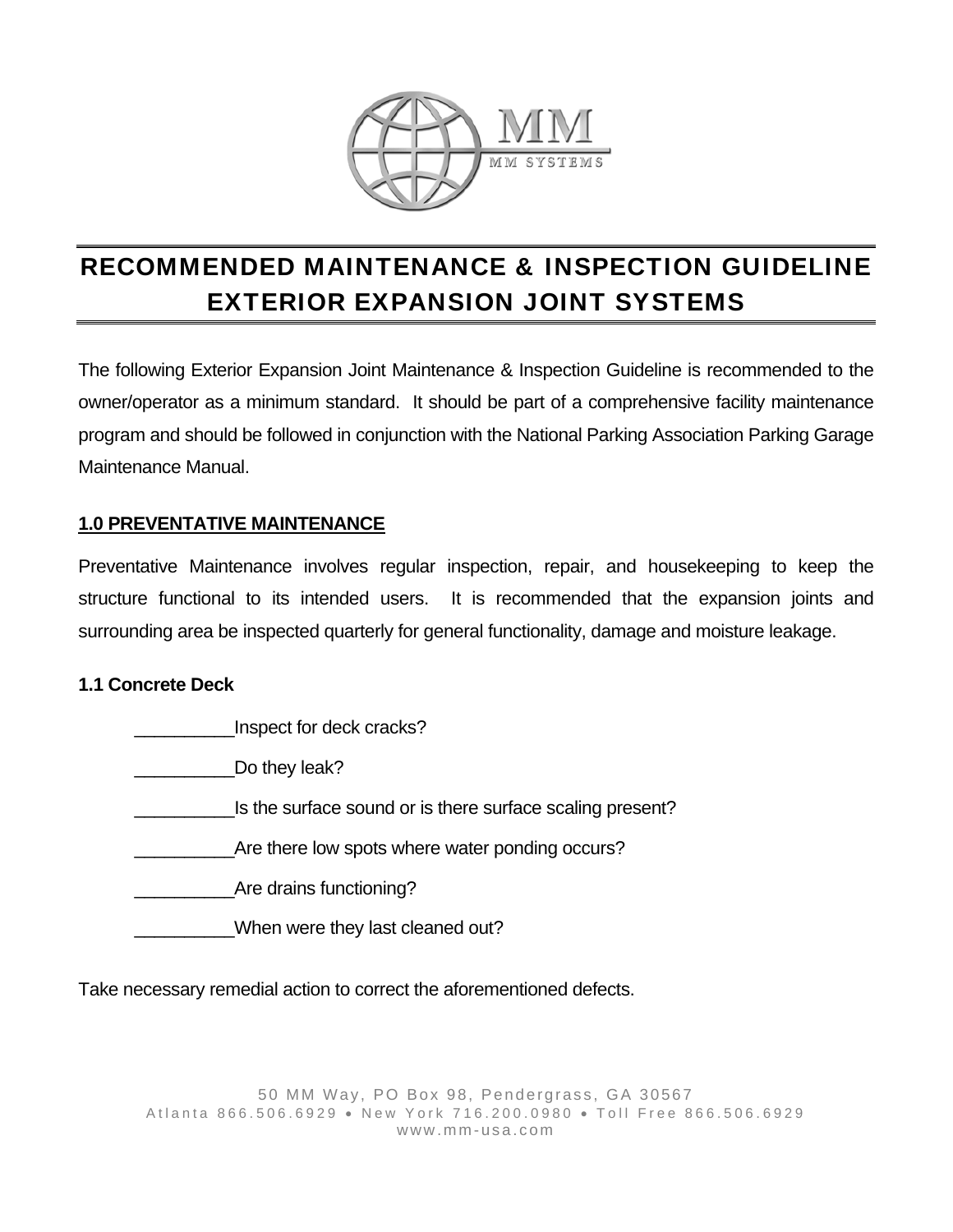## **1.2 Expansion Joint**

| Are there cracks in the elastomeric concrete header system?             |
|-------------------------------------------------------------------------|
| Are there tears or separation to the continuous membrane seal?          |
| Are there any leaks or cohesive failure of the expansion joint system?  |
| Are there loose cover plates, hardware or components?                   |
| Is there evidence of underlying substrate failure?                      |
| Are cracks present in the concrete?                                     |
| Are there major signs spalling, deformation or exposed embedment steel? |
|                                                                         |

Take necessary remedial action to correct the aforementioned defects by following section 3.0.

## **2.0 OPERATIONAL MAINTENANCE**

#### **2.1 National Parking Association's Parking Facility Maintenance Manual**

The National Parking Association's Parking Facility Maintenance Manual defines and outlines regular maintenance requirements the owner should perform on an annual basis.

#### **2.2 Removal of Dirt and Debris**

It is recommended the exterior expansion joint should be swept or vacuumed clean of any dirt and debris that may inhibit its movement. Sweeping should be done on a monthly basis. Special attention should be paid to keeping dirt and debris out of drain basins, expansion joints and other openings.

#### **2.3 Wash Down**

As a minimum, a washdown of the traffic deck and expansion joint system with a low-pressure water hose should be conducted on a quarterly basis. Salt and deicing agents used over the winter months in freezing climates should be removed each spring by flushing the surface with water. A second wash down in the fall is also recommended to remove surface debris and contaminants.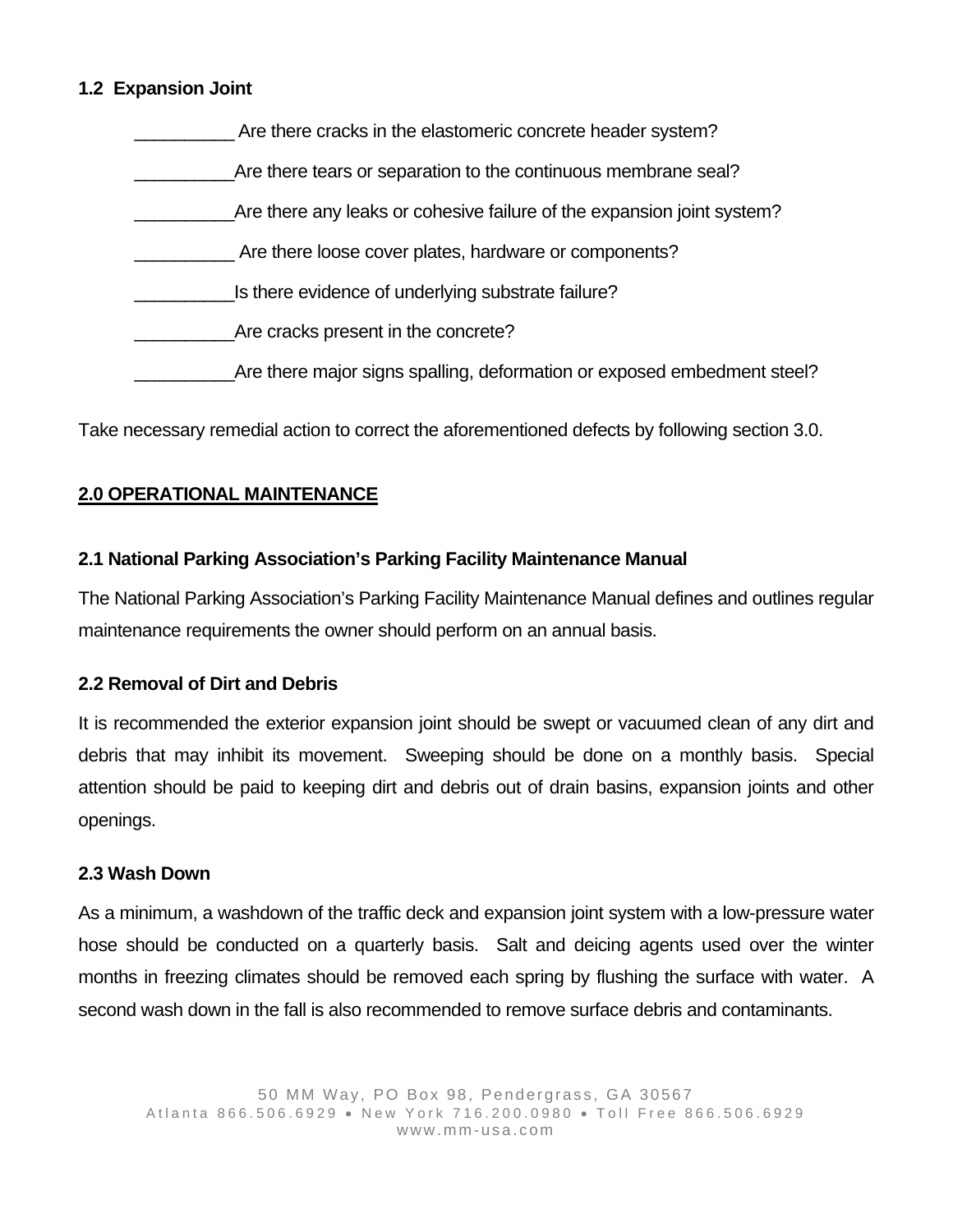## **2.4 Snow Removal and Ice Control**

In cold climates it may be necessary to remove snow and ice to maintain a safe, functional expansion joint system. As a rule, snowplow vehicle axle weights should be kept below 4000 pounds to avoid over-stressing.

A **heavy rubber blade edge** must be fitted to the bottom of the plow's steel edge, with plow shoes or casters adjusted to keep the steel plow edge at least **(1/2) one half inch above the floor** and from coming in direct contact with the expansion joint system. Equipment such as skid-steer (Bobcat), wheeled snow blowers, hard wheeled dollies, ice picks, or any heavy equipment or vehicles are prohibited from coming in contact with the exterior expansion joint system. Blades should also not impact vertical offsets between adjacent deck surfaces. Plows must be equipped with wellmaintained rubber blades to minimize impact damage.

Equipment **driving speed** should be **reduced** at changes in floor slopes, such as the ends of ramps, washes (i.e., raised areas of the deck surface), at the ends of double tees, and at handicapped ramps. Impact forces caused by pushing equipment or snow into walls or spandrels should be avoided. Additionally, impact forces applied to deck surfaces caused by dumping snow into storage piles should be avoided.

## **2.5 Annual Maintenance Requirements**

The owner shall be responsible to perform regular maintenance on an annual basis as outlined by the National Parking Association's Parking Facility Maintenance Manual. The owner may utilize a Certified Contractor or perform the maintenance for an agreed upon fee. If the owner chooses to use another crew, then the owner shall contact the Certified Contractor who installed the expansion joint system to inspect and validate performed maintenance to insure all warranties remain in effect.